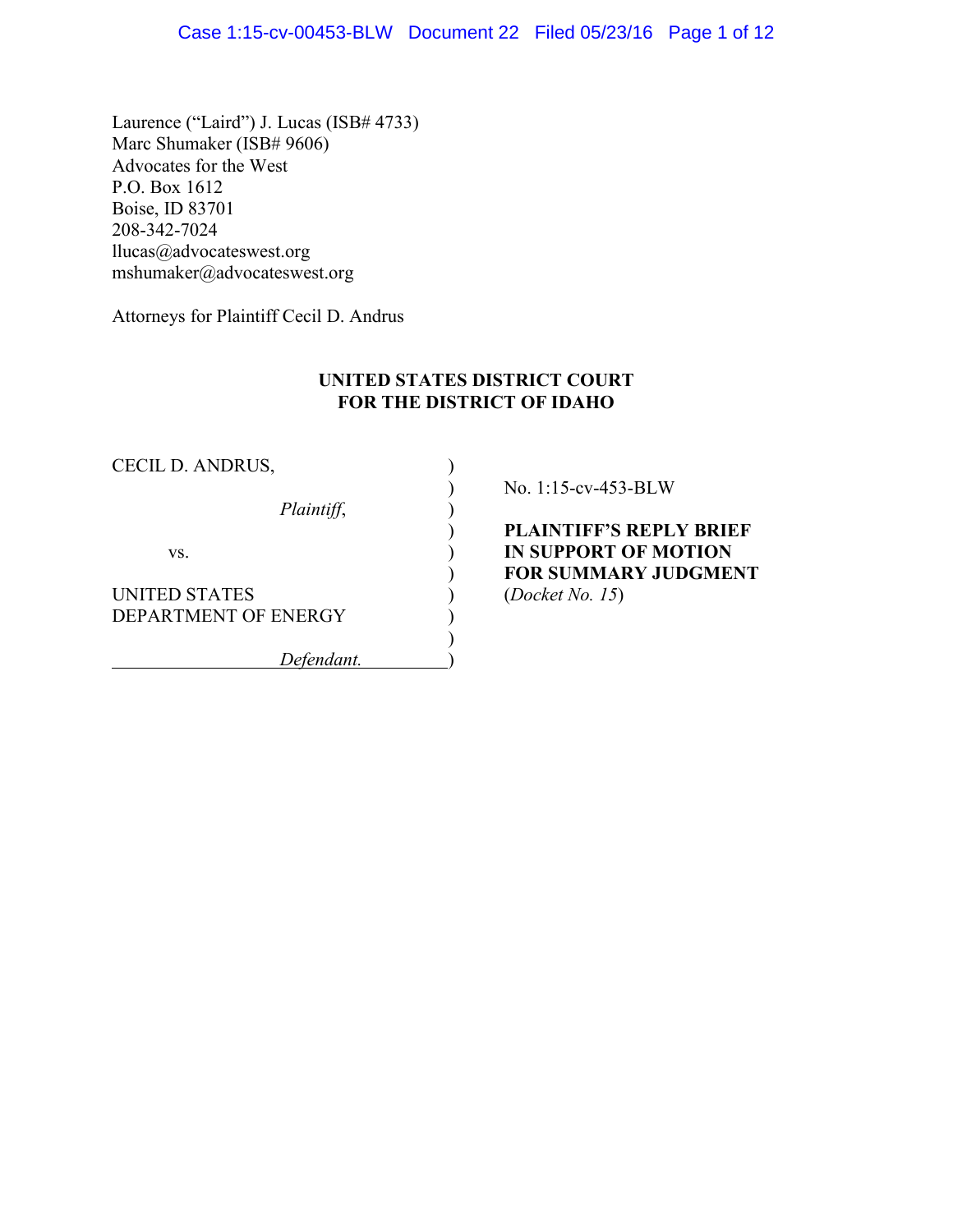#### **INTRODUCTION**

Buried in the middle of DOE's 30-page Response/Reply brief (*Docket No. 19)* is a telling footnote which confirms that DOE continues to play "hide the ball" in bad faith violation of its FOIA duty to release information sought by Governor Andrus. *See id,* p. 10, n. 5.

That footnote says DOE "intended to make a discretionary release" of eight documents previously withheld on deliberative process privilege grounds, but they were "inadvertently not released until April 8, 2016." *Id.* They involve DOE communications with Congressional staff, which Gov. Andrus's opening brief showed are obviously not privileged and were wrongly withheld by DOE. *See* Andrus Opening Brief (*Docket No. 15-1*), p. 9. A few days after that brief was filed, DOE produced the documents as a "further response" to the FOIA request. *See* Shumaker Decl., filed herewith, Exhibit A (copy of April 8, 2016 letter and documents).

As the Court will see, these eight documents are just copies of an email chain updating some Congressional staff about the DOE's waiver request of the Batt Agreement. *Id.* They are routine communications that contain nothing reflecting DOE internal decision-making. Yet DOE withheld them from Gov. Andrus for well over a year now on specious deliberative process privilege grounds – it took not only filing this lawsuit but also the opening summary judgment brief to pry them loose. And despite releasing them, DOE continues to withhold the same information in other redacted documents. Shumaker Decl., ¶ 5.

The belated release of these improperly withheld documents underscores DOE's bad faith violations of FOIA. As explained below, the Court should order DOE to submit all remaining withheld or redacted documents for *in camera* review so the Court can directly evaluate whether DOE has carried its burden of justifying withholding the information under the narrow FOIA exceptions, and order DOE to fully release all documents that have no valid privilege.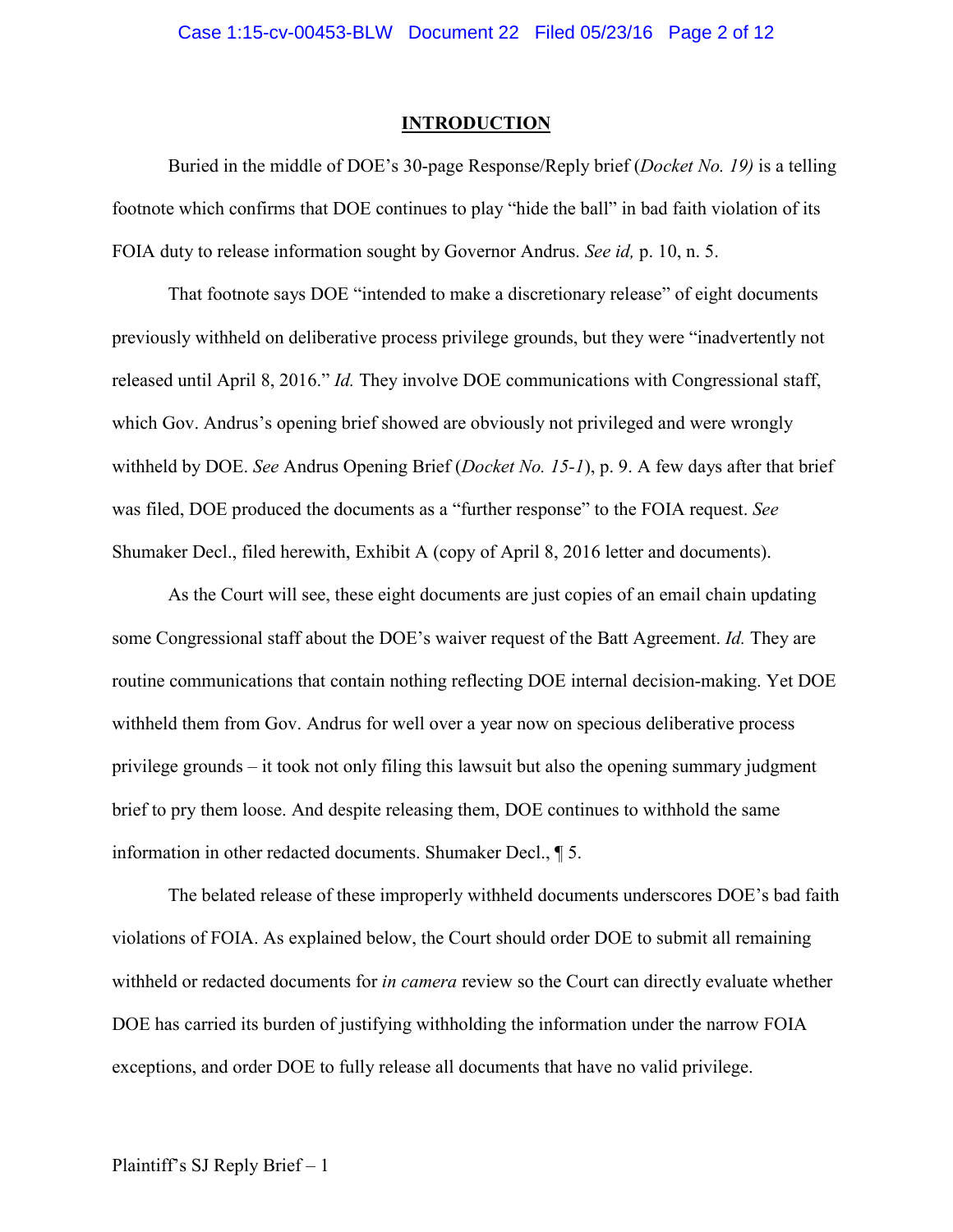#### **ARGUMENT**

# **I. THE COURT SHOULD CONDUCT** *IN CAMERA* **REVIEW AND ORDER RELEASE OF IMPROPERLY WITHHELD/REDACTED DOCUMENTS.**

Under Claim Two, DOE's recent release of the eight previously withheld documents proves that the agency has abused the deliberative process privilege and continues to unlawfully withhold requested information in bad faith violation of FOIA. In light of these developments, the Court should order DOE to produce all remaining withheld/redacted documents for *in camera* review, so the Court can determine directly whether DOE has met its burden of demonstrating that the narrow FOIA exceptions apply.

Gov. Andrus's Opening Brief (*Docket 15-1*) established numerous grounds challenging DOE's invocation of FOIA Exemption 5 to withhold information sought in his January 2015 FOIA request. DOE's response boils down to the assertion that the Court must presume DOE's good faith in applying Exemption 5 privileges. But the April 8, 2016 disclosure underscores DOE's bad faith in invoking FOIA exceptions to wrongly withhold documents.

Specifically, DOE advised the Court that it fully responded to Gov. Andrus's FOIA request through the July 2015 "initial response" and the October 2015 "final response." *Docket No. 11-5, Exs. 4 & 6. Yet after the initial summary judgment briefs were filed, DOE sent Gov.* Andrus the eight previously-withheld documents through the April 8, 2016 "further response." Shumaker Decl., Ex. A. The April  $8<sup>th</sup>$  response does not explain why it was provided after the October 2015 "final" response; and DOE's Response/Reply Brief (p. 10, n. 5) simply asserts that DOE "intended to make a discretionary release," but the documents were "inadvertently not released" until April 8th without any further explanation. Given this record, DOE's claimed FOIA exemptions are not entitled to a presumption of good faith, and the Court should order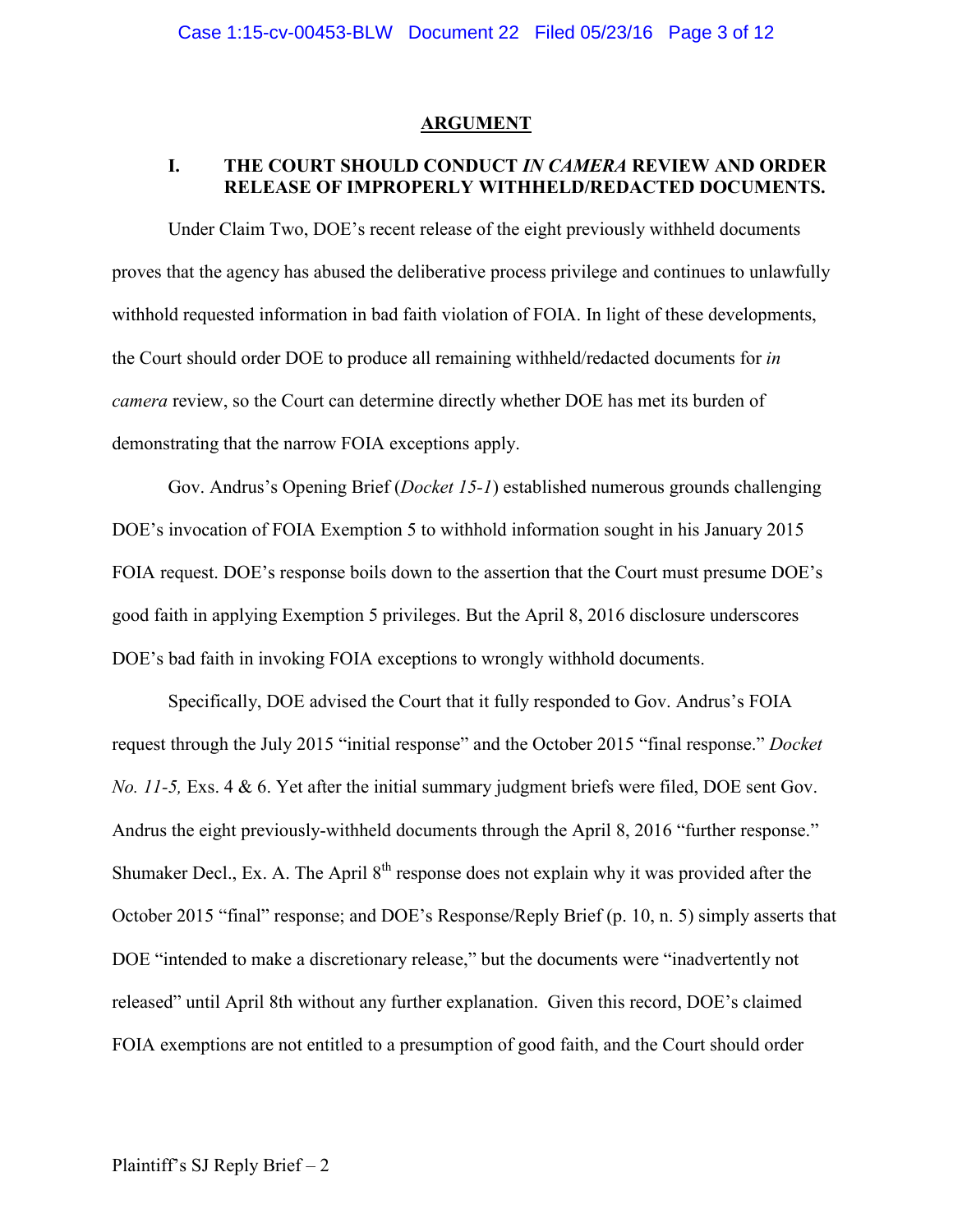#### Case 1:15-cv-00453-BLW Document 22 Filed 05/23/16 Page 4 of 12

DOE to produce all the withheld and redacted documents in their original form for *in camera* review by the Court.

FOIA authorizes the Court to examine the disputed documents *in camera* to determine whether DOE has properly asserted FOIA exemptions and properly segregated non-exempt information. 5 U.S.C. § 552(a)(4)(B). The Court may require *in camera* review in its discretion, if it finds that the agency's FOIA affidavits and *Vaughn* index are inadequate to provide a sufficient basis for a claimed exemption. *Church of Scientology v. U.S. Dept. of Army*, 611 F.2d 738, 742-43 (9th Cir. 1979); *Pollard v. F.B.I.*, 705 F.2d 1151, 1154 (9th Cir. 1983). *See also Hamdan v. U.S. Dept. of Justice*, 797 F.3d 759, 780-81 (9th Cir. 2015) (FOIA declarations that were not detailed and self-contradictory were not entitled to good faith presumption); *Papa v. USA*, 281 F.3d 1004, 1013 (9th Cir. 2002) (FOIA affidavits must be "relatively detailed and nonconclusory" to justify summary judgment for agency); *Lane v. D.O.I.*, 523 F.3d 1128, 1136 (9th Cir. 2008) (a "somewhat conclusory" affidavit from a FOIA officer is not an adequate basis for a court's decision).

As explained in Gov. Andrus's opening brief, and now underscored by the April 8th disclosure, the Court does not have an adequate record to evaluate DOE's claimed FOIA exemptions, thus warranting *in camera* review. DOE's *Vaughn* index and the two affidavits from FOIA officer Morris make only generalized and conclusory assertions that fail to provide adequate explanations for the asserted FOIA exemptions. This is starkly illustrated by the eight documents just released: nothing in the *Vaughn* index or Morris affidavits discloses how, when, or why DOE determined to withhold these Congressional communications as privileged. Neither do the *Vaughn* index or affidavits explain why DOE then changed its mind and disclosed the documents after this litigation was initiated. The only reasonable conclusion is that DOE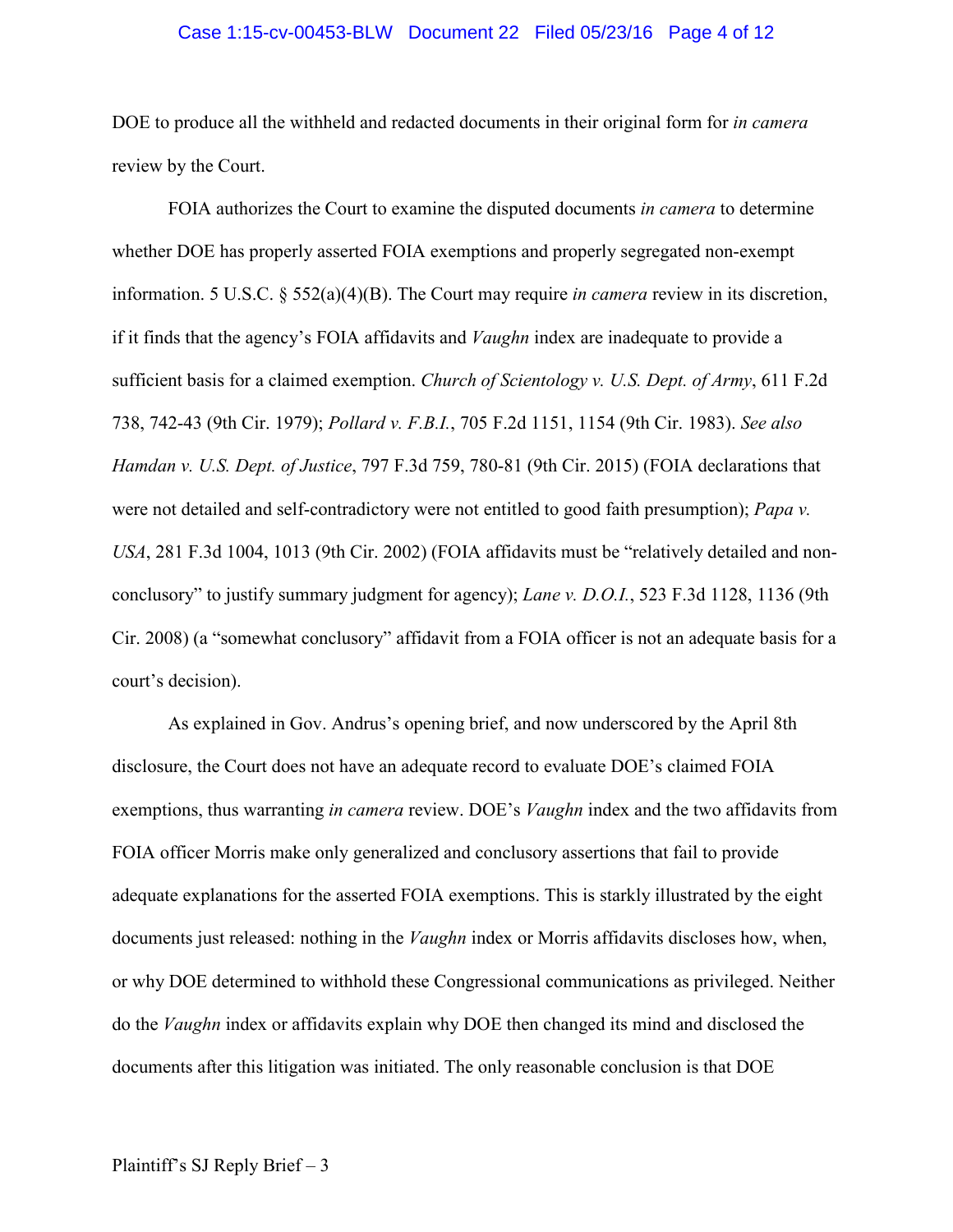### Case 1:15-cv-00453-BLW Document 22 Filed 05/23/16 Page 5 of 12

carelessly asserted the deliberative process and other privileges, but then back-tracked after it was sued and realized it could not defend the withholding of these documents.

In short, because DOE has failed to provide a sufficient basis for asserting that it has properly applied FOIA exemptions, and in light of the unexplained recent release of eight documents that were wrongly withheld, the Court should order *in camera* review of the remaining disputed documents to asses DOE's claimed privileges and segregability – and then order DOE to fully release all documents that were improperly withheld or redacted.

## **II. DOE HAS NOT PROPERLY ASSERTED THE ATTORNEY-CLIENT AND WORK PRODUCT PRIVILEGES.**

The eight recently-released documents illustrate DOE's bad faith in invoking the deliberate process privilege to wrongly withhold information from Gov. Andrus, and it likely the Court will find similar improprieties in other documents withheld on deliberate privilege grounds when it conducts *in camera* review. Obviously, the Court should require DOE to release all documents for which it finds the deliberative process privileged was wrongly invoked.<sup>[1](#page-4-0)</sup>

Moreover, the following responses to DOE's Response/Reply brief are relevant to the Court's *in camera* review in determining whether DOE has improperly asserted attorney-client or attorney work product privileges:

# **A. Attorney-Client Privilege.**

DOE argues that Gov. Andrus's arguments regarding the attorney-client privilege are speculative. DOE Response/Reply at 18. But the only facts DOE offers to support its assertion of

<span id="page-4-0"></span> $<sup>1</sup>$  DOE argues that Gov. Andrus "conceded" certain documents were properly withheld by failing</sup> to counter every explanation in DOE's opening brief, citing a criminal case where the prosecution waived a harmless error argument not included in its opening brief. *See* DOE Response/Reply at 13, n. 7, *citing U.S. v. McEnry*, 659 F.3d 893, 902 (9th Cir. 2011). Here, Gov. Andrus has plainly challenged all of DOE's withholdings under FOIA Exemption 5, which includes all of DOE's vague and redundant explanations in its *Vaughn* index. *See* Gov. Andrus Opening Brief, at 11-12 (*Docket No. 15-1)*.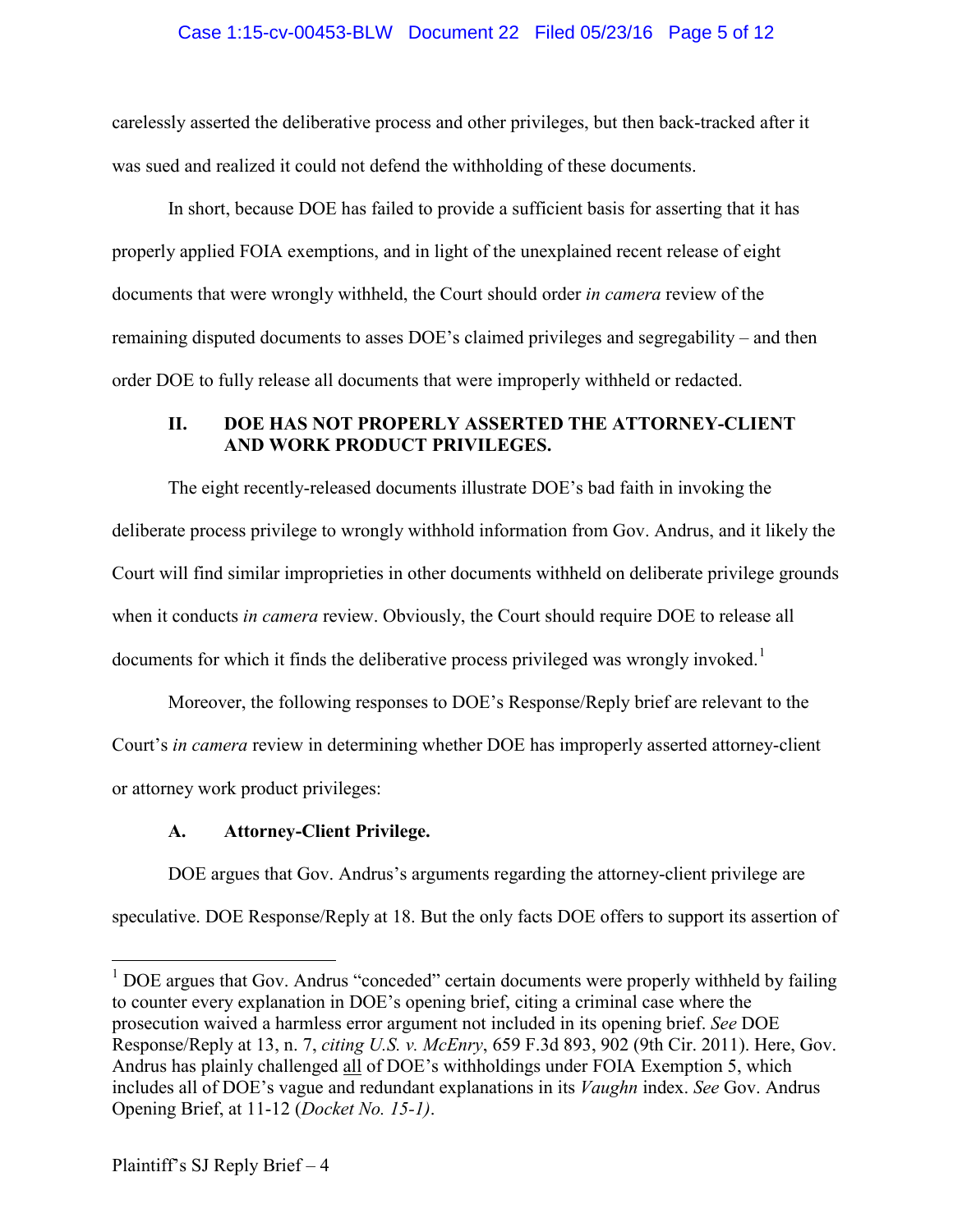#### Case 1:15-cv-00453-BLW Document 22 Filed 05/23/16 Page 6 of 12

the privilege is that the *Vaughn* index says the withheld documents include requests for legal advice, and all of the e-mail authors and recipients are either DOE attorneys or employees. *Id.* at 20. DOE asserts the Court must accept its representations because Gov. Andrus has not identified any reasons to doubt its exemption claims. *Id.* at 21.

But there are good reasons to doubt DOE's exemption claims: The eight documents (CI 3-10) recently released by DOE contain only factual information, yet that same information that is still being withheld in other documents (NE 24-26). Shumaker Decl., ¶ 5.

Moreover, DOE misunderstands the standard that prohibits withholding "secret law" under the attorney-client privilege. DOE's Response/Reply (p. 19) asserts that the withheld documents cannot contain agency law, because only this Court is empowered to interpret the Batt Agreement. But DOE is confusing agency law with actual law. An agency's legal conclusions are agency law when the agency "is attempting to develop a body of coherent, consistent interpretations" of actual laws, regardless of whether the agency's opinions are legally binding. *Tax Analysts v. IRS*, 117 F.3d 607, 617 (D.C. Cir. 1997). Whether DOE has properly asserted the attorney-client privilege thus again can be best determined by *in camera* review.

### **B. Work Product.**

DOE asserts that documents withheld under the work product privilege were prepared in anticipation of either the 1992 Notice of Violation or the Batt Agreement. DOE Response/Reply at 21. DOE argues that Gov. Andrus conceded that some of the documents were properly withheld merely because he has not countered DOE's bare assertions regarding the Batt Agreement. *Id.* Again, Gov. Andrus has challenged all of DOE's withholdings in the contested documents, and does not have the benefit of knowing what information has been withheld.

Gov. Andrus has thus far provided examples to demonstrate that DOE has not met its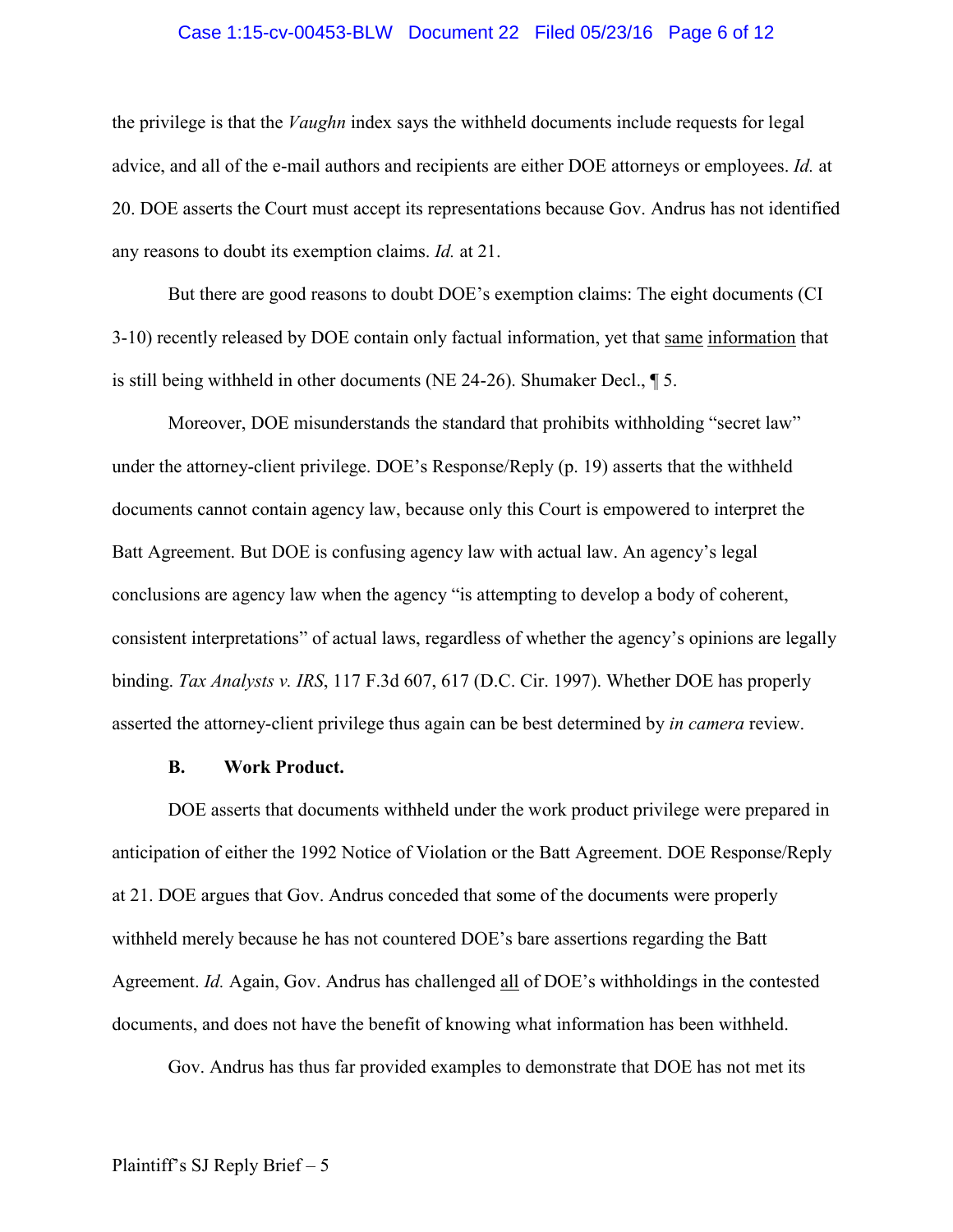#### Case 1:15-cv-00453-BLW Document 22 Filed 05/23/16 Page 7 of 12

burden and is not entitled to a presumption that it applied the FOIA exemptions in good faith. Regarding the work product privilege, DOE has still failed to identify any foreseeable litigation for four of the documents withheld under the privilege (GC-6, -7, -10, -15). Thus, DOE has not met its burden for asserting the privilege regarding those four documents, and is not entitled to a presumption that it has applied the privilege in good faith to any of the withheld documents.

## **III. CLAIM ONE IS NOT MOOT, AND DOE CONTINUES TO VIOLATE FOIA'S STATUTORY DEADLINE.**

Regarding Claim One, DOE faults Gov. Andrus for supposedly failing to cite the amended opinion in *Hajro v. U.S. Citizenship and Immigration Servs.*, 811 F.3d 1086 (9th Cir. 2015). *See* DOE Response/Reply, p. 3, n. 2. But DOE is flatly wrong: Gov. Andrus correctly cited the amended *Hajro* opinion, which held that a pattern or practice of FOIA deadline violations is an exception to mootness. *See* 811 F.3d at 1103 (amended opinion). It is DOE that has misread the amended *Hajro* opinion, not Gov. Andrus.

While misreading *Hajro*, DOE asserts that the Court should rely instead on the Ninth Circuit's decision in *Tri-Valley Cares v. DOE*, 203 Fed. Appx. 105, 107 (9th Cir. 2006). Yet *Tri-Valley* recognized that evidence of either agency bad faith or a pattern and practice of FOIA deadline violations are exceptions to mootness. *Id.* Both are present here; and the record shows that the First Claim is not moot, whether the Court looks to *Hajro* or *Tri-Valley Cares*.

Specifically, DOE waited until July 10, 2015 to provide its initial response to Gov. Andrus's January 20, 2015 FOIA request, far beyond the 20-day statutory deadline. *Docket No. 11-5,* Ex. 4. Then DOE waited another three months to provide its second response on October 5, 2015. *Docket No. 11-5,* Ex. 6. DOE stated that second response was a "final" response to the FOIA, *id.*, which is the basis for DOE's argument that Claim One is moot since all responsive documents have supposedly been produced.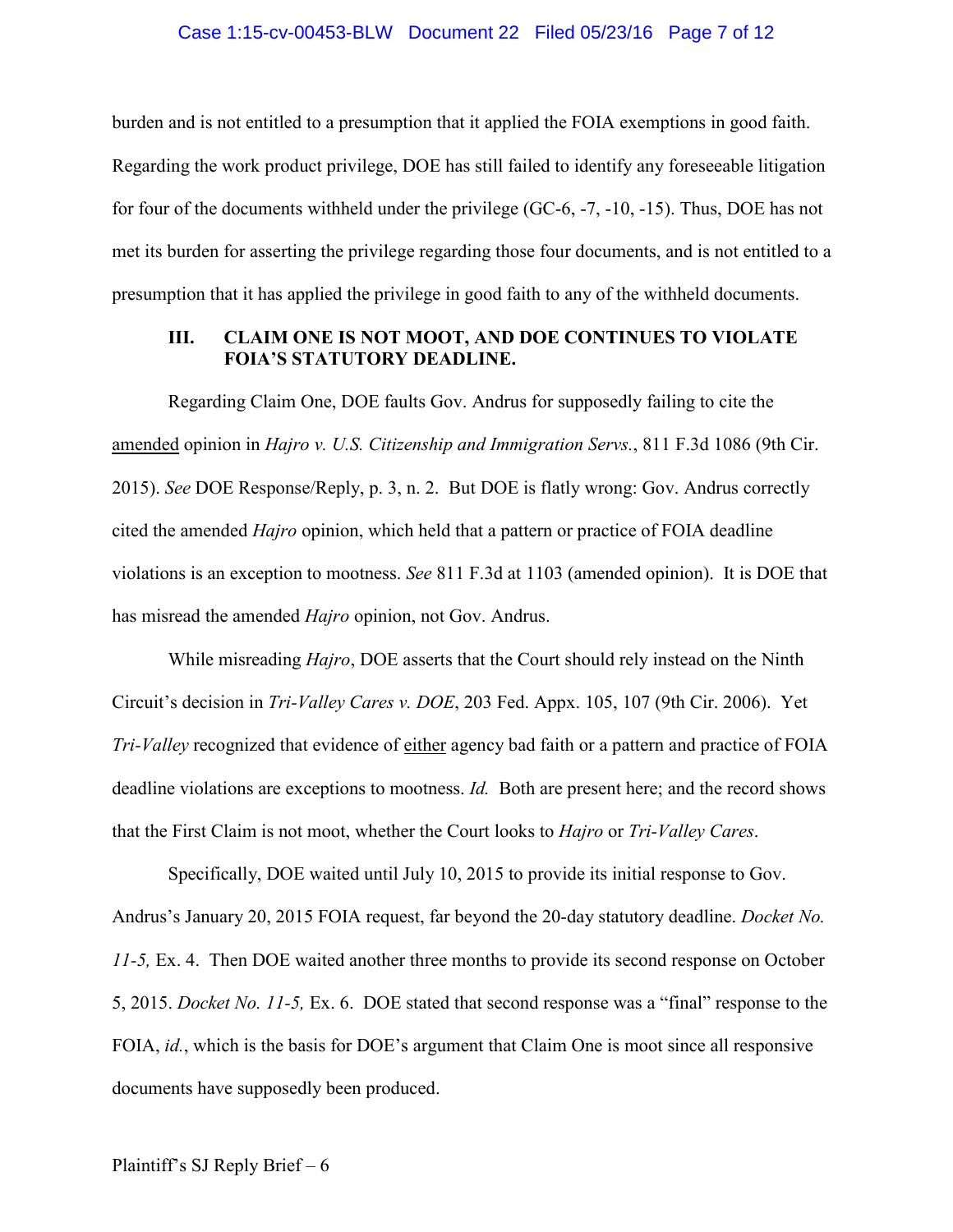### Case 1:15-cv-00453-BLW Document 22 Filed 05/23/16 Page 8 of 12

Yet after Gov. Andrus moved for summary judgment, DOE provided a third "further"

response on April 8, 2016, with the eight documents that it previously withheld. Shumaker Decl.,

Ex. A. DOE continues to withhold other documents containing the same Congressional

communications as were just produced, on the same specious deliberative process privilege

grounds. *Id.*, ¶ 5. Where Gov. Andrus has now been waiting more than 16 months for a

complete response to his January 2015 FOIA request, and still all responsive documents have not

been produced, his Claim One that DOE violated the FOIA statutory deadline is not moot and he

is entitled to summary judgment on that claim.

Moreover, DOE's series of belated responses – which continued well after this case was

filed – evidences that this case is just one in DOE's pattern and practice of FOIA deadline

violations, of which there are many other documented examples.<sup>[2](#page-7-0)</sup> These facts demonstrate

DOE's policy of refusing to "abide by the terms of the FOIA, and not merely isolated mistakes

by agency officials." *Hajro*, 811 F.3d at 1103 (quoting *Payne Enters., Inc. v. U.S.*, 837 F.2d 486,

<span id="page-7-0"></span> $2^2$  The Court may take judicial notice of many other federal court decisions and complaints which evidence DOE's pattern and practice of FOIA deadline violations. *See, e.g.,* Complaint, *Tri-Valley Cares v. D.O.E*., No. 3:13-cv-2596 (N.D. Cal. June 7, 2013) (DOE failed to respond to five FOIA requests for over one year); Complaint, *S. Alliance for Clean Energy v. D.O.E*, 1:10-cv-01335 (D.D.C. Sept. 9, 2010) (DOE violation of FOIA deadline); Complaint, *Tri-Valley Cares v. D.O.E.*, No. 3:10-cv-5923 (N.D. Cal. Dec. 28, 2010) (DOE deadline violations on numerous FOIA requests); Mem. Op., *Nuclear Watch N.M. v. D.O.E.*, No. 6:06-cv-00221 (D.N.M. Sept. 19, 2007)) (E.C.F. No. 59) (DOE took 17 months to produce first response; pattern or practice established by informal agency procedures); *Info. Network for Responsible Mining v. D.O.E*, No. 06-cv-02271, 2008 WL 762248, \*2 (D. Col. 2008) (late response); *Donham v. D.O.E.*, 192 F. Supp. 2d 877, 882 (S.D. Ill. 2002); *N.R.D.C. v. D.O.E.*, 191 F. Supp. 2d 41, 41 (D.D.C. 2002) (DOE had not responded to request for two years; court ordered DOE to complete its response within new timeframe); *Gilmore v. D.O.E.*, 33 F. Supp. 2d 1184, 1187- 88 (N.D. Cal. 1998) (DOE's failure to make a timely determination was an improper withholding even though it was later determined that the documents were properly withheld; DOE's motion to dismiss pattern or practice claim denied); *Lawyers Alliance for Nuclear Arms Control v. D.O.E.*, 766 F. Supp. 318, 319 (E.D. Penn. 1991) (administrative remedies exhausted when DOE's response was late; no jurisdictional or standing challenges were made); *Coastal States Gas Corp. v. D.O.E.*, 644 F.2d 969, 971 (3d Cir. 1981) (administrative remedies exhausted when DOE's response was late).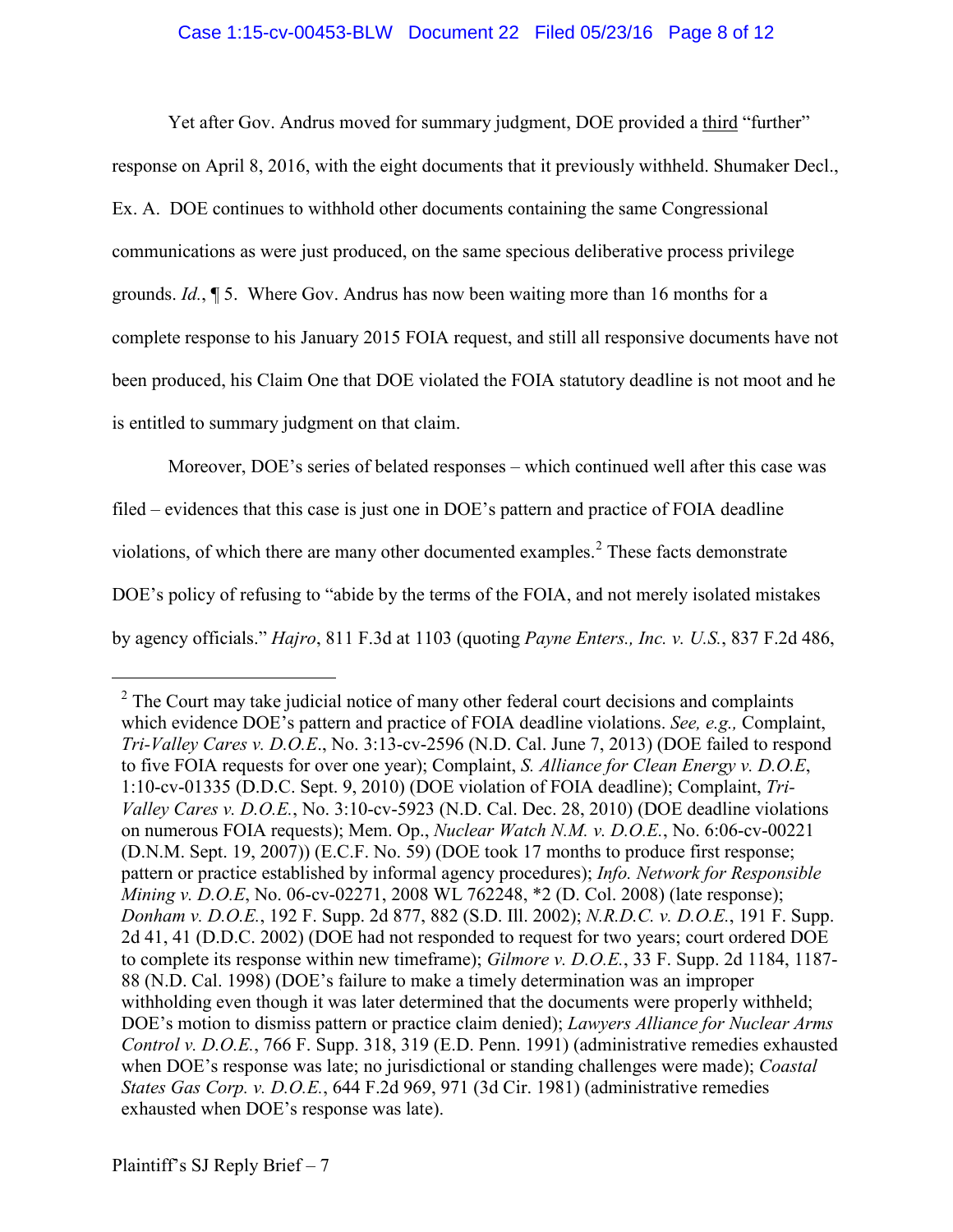## Case 1:15-cv-00453-BLW Document 22 Filed 05/23/16 Page 9 of 12

491 (D.C. Cir. 1988)). Thus, Gov. Andrus's FOIA deadline violation claim is not moot, and summary judgment should be entered for him on Claim One. *See Gilmore v DOE*, 33 F. Supp.2d 1184, 1188 (ND Cal 1998) (entering summary judgment on timeliness claim).

### **IV. DOE'S EXHAUSTION ARGUMENT SHOULD BE REJECTED.**

The fact that DOE violated FOIA's statutory deadline by failing to provide a timely response to the January 2015 FOIA means that Gov. Andrus was not required to exhaust administrative remedies. FOIA expressly provides that a requester may go straight to district court if the agency fails to make a determination within the 20 working days response time provided in the statute. 5 U.S.C.  $\S 552(a)(6)$ . Once an agency violates the FOIA deadline, no exhaustion of remedies is required. *Citizens for Responsibility and Ethics in Wash. v. Fed. Election Comm'n*, 711 F.3d 180, 184 (D.C. Cir. 2013).

Nonetheless, Gov. Andrus did attempt to exhaust administrative remedies by appealing the DOE's July 2015 response, and the Court should not penalize that good faith effort by imposing an exhaustion requirement for DOE's tardy October 2015 response. In denying Gov. Andrus's appeal, the Office of Hearings and Appeals upheld all DOE's withholdings – including 11 documents that we now know were wrongly withheld.<sup>[3](#page-8-0)</sup> DOE's October 2015 response came after the initial complaint was filed in this case, and does not prevent this Court from proceeding on the substance of Gov. Andrus's exemption claims for all documents in dispute. *See Carter, Fullerton & Hayes, LLC v. Federal Trade Commission*, 637 F. Supp. 2d 1, 7-8 (D.D.C. 2009).

Moreover, DOE was fully on notice of the challenges Gov. Andrus would make before it released the October 2015 response, because of his prior administrative appeal. Gov. Andrus has not raised any new substantive arguments regarding the October 2015 response that he did not

<span id="page-8-0"></span> $3$  Specifically, documents labeled NE-24 to NE-26 consist of redacted information that was fully released in the eight documents (CI 3-10) released on April 8, 2016. Shumaker Decl., Ex. A.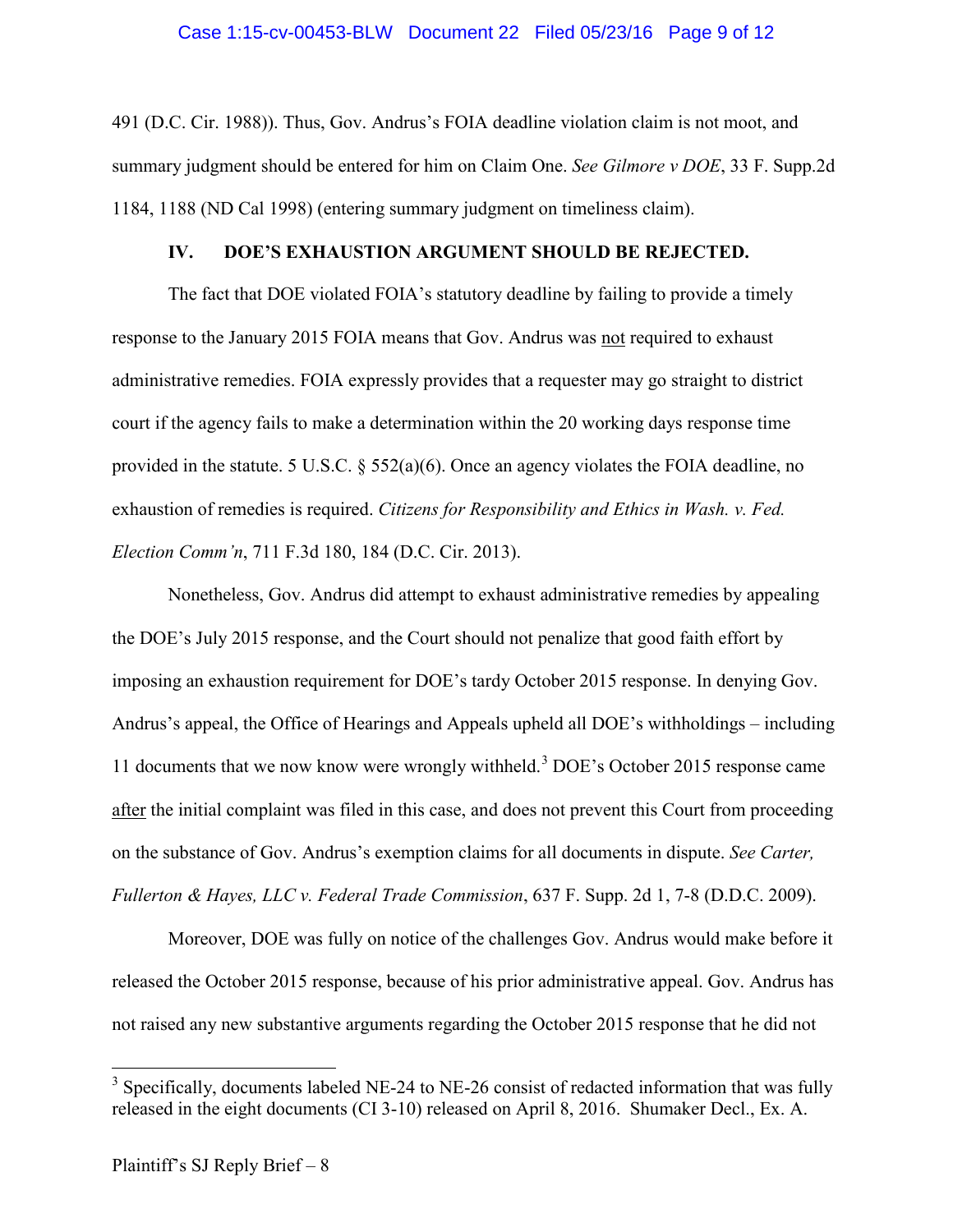## Case 1:15-cv-00453-BLW Document 22 Filed 05/23/16 Page 10 of 12

raise over the July 2015 initial response. As the District Court for the District of Columbia has explained, administrative exhaustion is important to put the agency on notice regarding which aspects of its response are being contested, because "there are a number of areas in which a requestor can challenge an agency's response. . . ." *Nat'l Sec. Counselors v. CIA*, 931 F. Supp. 2d 77, 100 (D.D.C. 2013). Thus, DOE has not been deprived of the opportunity to exercise its discretion and expertise, because it has "been notified of which aspects of the response are being contested." *See In re Steele*, 799 F.2d 461, 466 (9th Cir. 1986) (finding a lack of jurisdiction only "[w]here no attempt to comply fully with agency procedure has been made").<sup>[4](#page-9-0)</sup>

# **V. THE APA CLAIM IS PROPER.**

The Third Claim invoking the APA to review DOE's violation of its own regulations is proper, because those regulations require release of information that FOIA does not. Most of the cases cited by DOE (Response/Reply at 5) hold that an APA claim is not proper when it seeks relief that is identical to the relief available under FOIA. *See Rimmer v. Holder*, 700 F.3d 246, 261 (6th Cir. 2012); *Harvey v. Lynch*, 123 F. Supp. 3d 3, 8 (D.D.C. 2015) (holding that APA relief is not proper when based on regulations that implement FOIA's deadlines); *EPIC v. NSA*,

<span id="page-9-0"></span> $4$  DOE's Response/Reply again cites many exhaustion cases, but none resembles the unique facts here. Virtually all involve dismissal of claims that were not raised in an administrative appeal. *See Hall & Assocs. v. EPA*, 77 F. Supp. 3d 40, 43, 46 (D.D.C. 2014) (exemption challenges dismissed because appeal only challenged agency's failure to respond and excessive processing fees); *Dettmann v. U.S. Dep't of Justice*, 802 F.2d 1472, 1476-77 (D.C. Cir. 1986) (challenge to adequacy of search dismissed because appeal only challenged exemptions); *Kenny v. U.S. Dep't of Justice*, 603 F. Supp. 2d. 184, 190 (D.D.C. 2009) (challenge to agency's forwarding documents to FBI dismissed because appeal only challenged scope of the search); *Monaghan v. FBI*, 605 F. App'x 596, 599 (9th Cir. 2013) (fee waiver issue raised for first time in response to motion to dismiss); *Texas Roadhouse v. EEOC*, 2015 WL 925894 (W.D. Ky. 2015) (new request added in response to motion to dismiss); *Miller v. FEC*, 2013 WL 4243044 (S.D. Ohio 2013) (exemption challenge raised for the first time in response to motion for summary judgment); *Pinson v. DOJ*, 2016 WL 29245 (D.D.C. 2016) (new FOIA requests in complaint). In *Muset v. Ishimaru*, 783 F. Supp. 2d 260, 372 (E.D.N.Y. 2011), unlike here, the requestor filed no administrative appeal at all.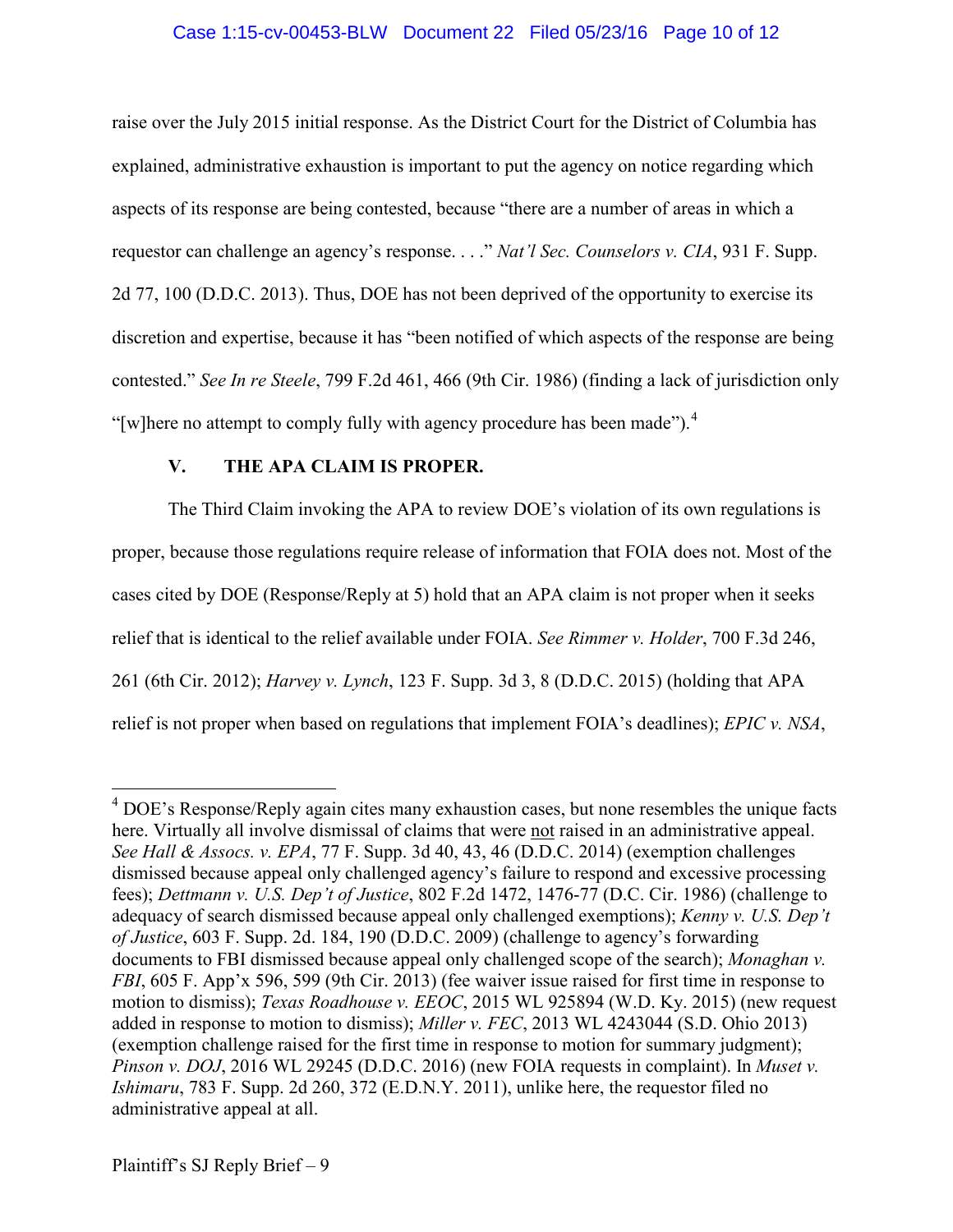795 F. Supp. 2d 85, 96 (D.D.C. 2011) (APA claim rejected because NSC not required to respond to FOIA requests). Unlike those cases, DOE's substantive FOIA regulation requires release of information that could be withheld under FOIA's discretionary exemptions. *See* 10 C.F.R. §1004.1. Thus, FOIA does not provide a remedy for DOE's failure to release information under its own regulation. *See El Rio Santa Cruz Neighborhood Health Ctr. v. U.S. Dep't of Health and Human Servs.*, 396 F.3d 1265, 1272-73 (D.C. Cir. 2005).

The only case cited by DOE that has addressed the DOE FOIA regulation is *Minnesota v. D.O.E.*, 1982 WL 1155 (D. Minn. Dec. 14, 1982). That court held it lacked jurisdiction under *Chrysler v. Brown*, 441 U.S. 281 (1979), a "reverse FOIA" case which held a Dept. of Labor regulation unenforceable because it was an interpretive agency regulation. *See* 441 U.S. at 300- 04. The district court in *Minnesota* failed to recognize, contrary to *Chrysler*, that the DOE FOIA regulation here was adopted as substantive regulation. *See* 10 C.F.R. §1004.1. *Minnesota* was thus wrongly decided, and should not be followed here.

### **CONCLUSION**

For the foregoing reasons and those previously briefed, the Court should conduct *in camera* review to determine whether DOE has met its burden of withholding the requested information, and grant summary judgment to Gov. Andrus, requiring DOE to disclose all documents that it has wrongly withheld or redacted.

Dated: May 23, 2016 Respectfully submitted,

/s/ Laurence ("Laird") J. Lucas Laurence ("Laird") J. Lucas (ISB# 4733) Marc Shumaker (ISB# 9606) Advocates for the West

Attorneys for Plaintiff Cecil D. Andrus